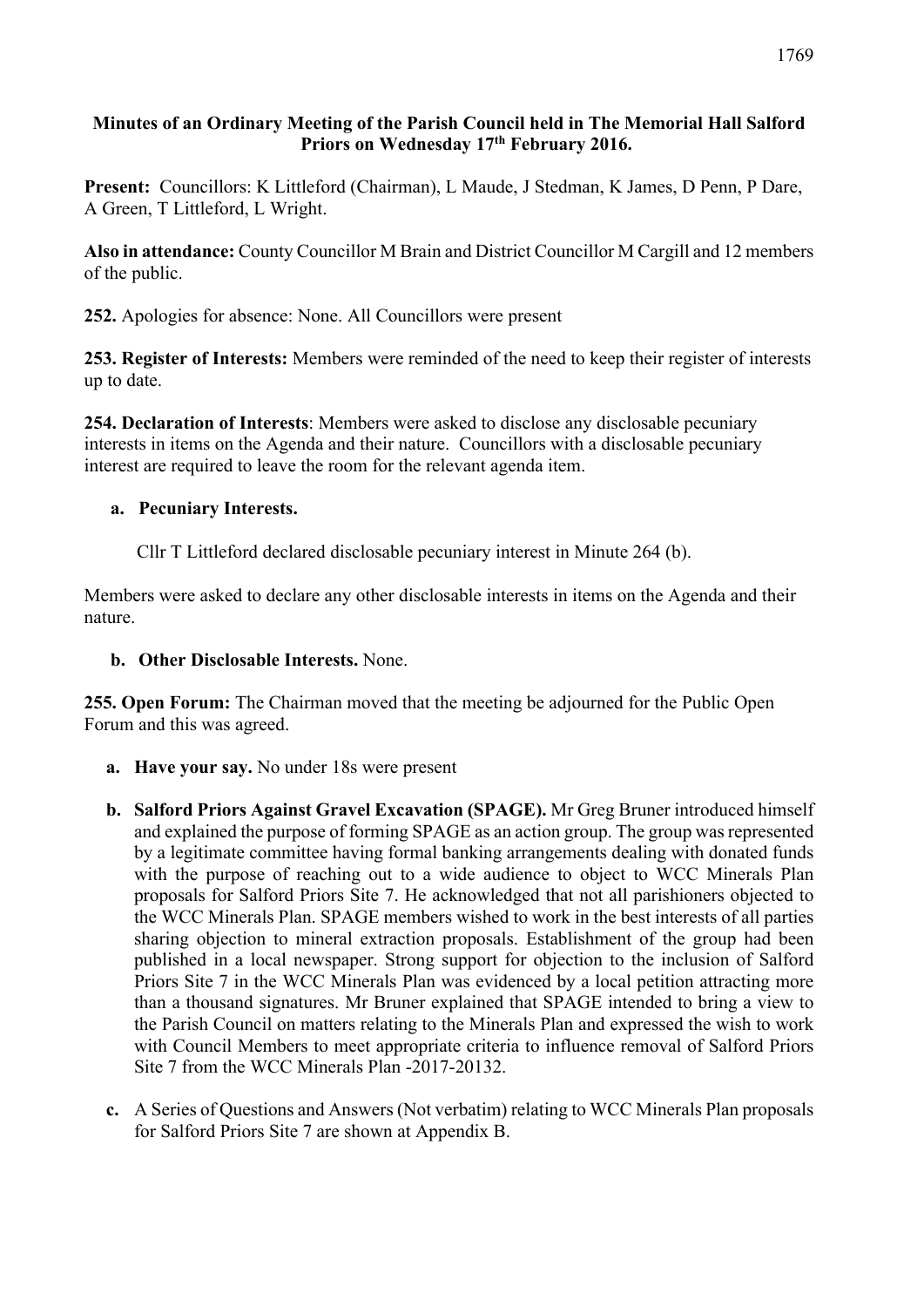The Chairman agreed to bring forward discussion of the following:

- i. Item 15(b). Consideration of Correspondence received from SPAGE
- ii. Item 15(c). Consideration of email enquiry concerning Salford Priors Site 7 and Marsh Farm Quarry

Discussion of these items is included below in Minute 268 (b) (c).

- **d. County Council Member report.** County Councillor Mike Brain remarked on:
	- **Draft WCC Mineral Plan 2017-32**. He expressed full support for the Parish Council's current position, indicating that steps which can be pursued at this time have been taken
	- **Secretary of State's Finance Settlement 2016.** WCC will receive £3 million but will need more. All authorities have previously experienced cuts in funding.
	- **Police Crime Commissioner (PCC).** Election of a new PCC is due shortly. He looked forward to working with the newly elected person in this post.
- **e. District Council Member Report.** District Councillor Mark Cargill remarked on:
	- **Draft WCC Mineral Plan 2017-32.** Has objected to the Site 7 proposal on line during the consultation period and would like to be kept abreast of progress of the Parish Council and SPAGE on this subject.
	- **Combined Authorities Debate**. Reported 22 to 11 in favour of joining. Long 2 hour plus debate during a second discussion period. There is still not that much information for members to make their decision on. To a certain extent it is a leap of faith and we trust that this is the correct decision. However, I am sure we will try to make it work as a best as possible.
	- **Planning.** As mentioned previously we are, in our opinion, able to demonstrate a 5 year land supply. At the Inspection in Public the inspector asked that any outstanding planning decisions that had not been finally ratified, should return to committee for endorsement. This is in progress and needs to be completed before the end of February.
	- **Speed Aware Training. A recent training session has been undertaken.** There is a need for risk assessments to be carried out by police members before proceeding further. There may be an opportunity to share use of a camera currently held by Long Marston

#### **The Chairman closed the adjournment at 19.40hrs.**

#### **256. Acceptance of Minutes:**

- **a.** Subject to 3 amendments concerning: (1) paragraph number correction; (2) Minute 225 NDP Report change WCC attribution to SDC; (3) Minute 238 Payments cheque signing change Cllr K James to Cllr K Littleford, the Minutes of the Ordinary Parish Council Meeting held on Wednesday 20<sup>th</sup> January 2016 at the Memorial Hall Salford Priors were proposed by Cllr K James and seconded by Cllr L Maude to be a true record of the meeting and signed by the Chairman.
- **b.** The Minutes of the Extraordinary Parish Council Meeting held on Wednesday 27th January 2016 at the Memorial Hall Salford Priors were proposed by Cllr L Wright and seconded by Cllr P Dare to be a true record of the meeting and signed by the Chairman.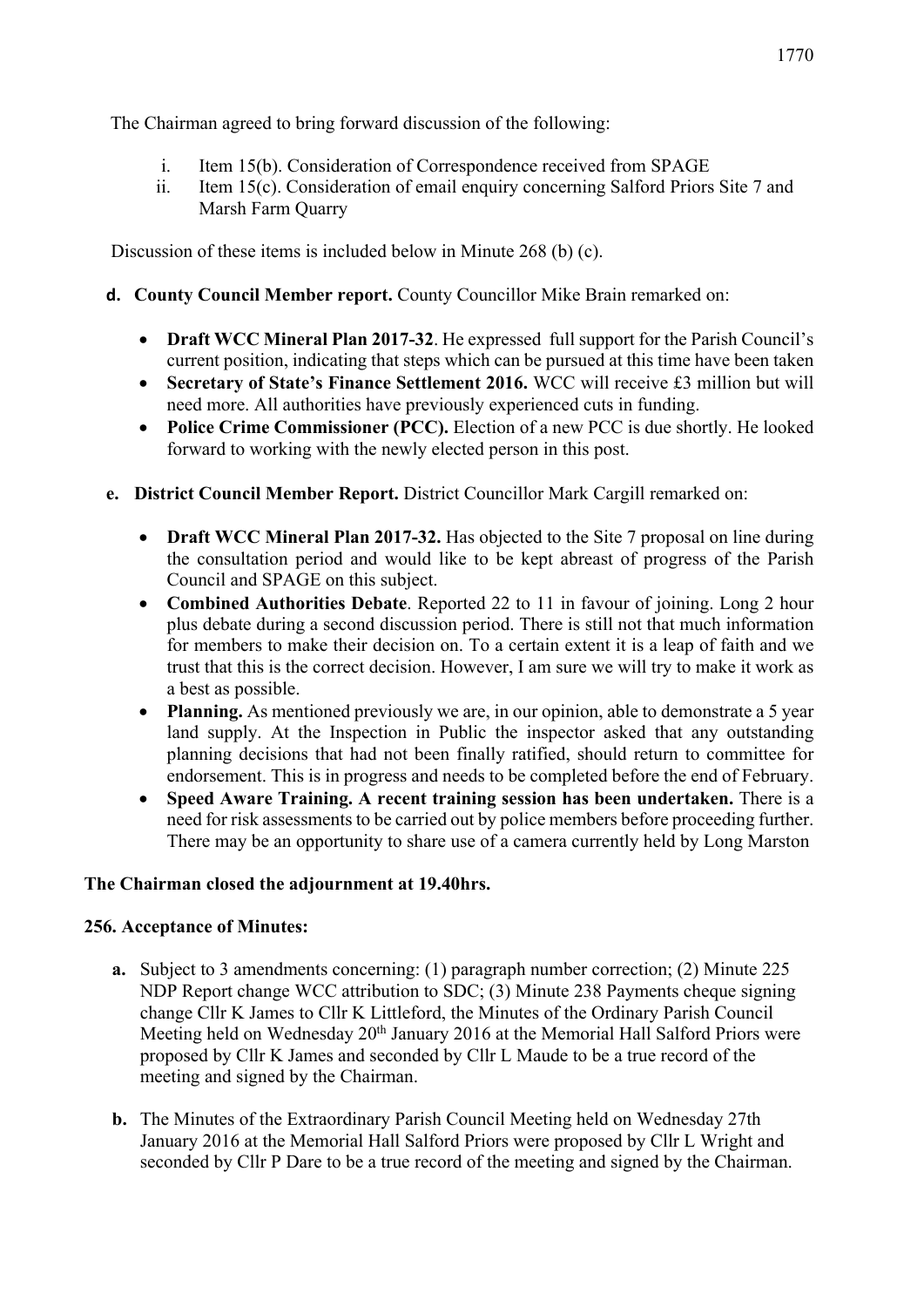#### **257. Clerk's Progress Report:**

| <b>a.</b> Road surface Broom Lane. Street Works Inspector reports remedial activity will be |                  |  |  |
|---------------------------------------------------------------------------------------------|------------------|--|--|
| undertaken with mobile traffic light control by end February 2016.                          | Clerk to monitor |  |  |
| b. Planter area in Orbit car park. Work completed.                                          | <b>Resolved</b>  |  |  |
| c. New Lane Dunnington-Autumn 2015 tree planting. Work completed.                           | <b>Resolved</b>  |  |  |
| d. Fly Tipping New Inn Lane. Reported Refs: $698344 \& 702920$ .                            | <b>Resolved</b>  |  |  |
| e. Playing Field Post Inspection Works. Await dry surface conditions.                       | Clerk to monitor |  |  |
| f. Playing Field Canopy Lift/leaf clearance. Work completed.                                | <b>Resolved</b>  |  |  |
| g. Solar Light Battery Installation. Await dry surface conditions.                          | Clerk to monitor |  |  |
| h. Gullies B4088 to Weethley Lodge. Agreed by Localities Officer.                           | Clerk to Monitor |  |  |

**258. Neighbourhood Development Plan (NDP).** Cllr K James reported that the Draft NDP had met the requirements of the National Conformity Framework. Stratford District Council would shortly appoint one of 3 named candidates (to undertake examination of the NDP scheduled for May / June 2016. The preferred choice of the examiner would be made known when the candidate has been approached and had agreed to undertake the role. Five days had been scheduled for the examination of the Plan. Digital mapping had been undertaken by NDP Group members Cllrs, T Littleford, A Green and L Maude these had been forwarded to Kirkwells for inclusion. Pre submission stage work was now completed. The draft NDP is now being cited in District Council Planning Agenda reports as a material consideration.

 Cllr L Wright enquired about the NDP budget. The Parish Council had not received invoice in this financial year 15/16 from Kirkwells. Cllr James reported that expenditure was within budget he would chase Kirkwells for their costs to date. Future expenditure would now be met between the Parish Council and the District Council.

#### **259. Planning General:** None

#### **260**. **Planning Applications:**

- **a. 15/04274/VARY.** Proposed: Variation of condition 04 (approved plans) and 14 (location of CCTV cameras and their direction and field of vision) of planning permission15/00110/VARY which is a 'variation of condition 2 of planning permission ref. 14/02463/FUL for the 'Development of a Solar Park and associated ancillary infrastructure'. (Refers also to Planning Application 14/02463/FUL). At Salford Road, Pitchill, Salford Priors WR11 8SN. For: Mr Will Morgan. Case Officer: Erin Weatherstone. **No Representation** submitted 18 February 2016. **Noted by Council**
- **b. 16/00269/FUL**. Proposed: Erection of single and two storey extensions. At: 4 Fern Close Cottages, Rushford, Evesham, WR11 8SL. For: Mr & Mrs Lewis Walters. Case Officer: Ian Guffick. No Representation submitted 18 February 2016. Noted by Council
- **c. 16/00223/FUL.** Proposed**:** Demolition of existing single storey rear extension and construction of new one and two storey rear extensions. At: 15 School Road, Salford Priors, Evesham, WR11 8XD. For: Mr & Mrs T Philpott. Case Officer: Richard Bergmann. **'No Representation'** submitted 11 Jan 16. **Noted by Council**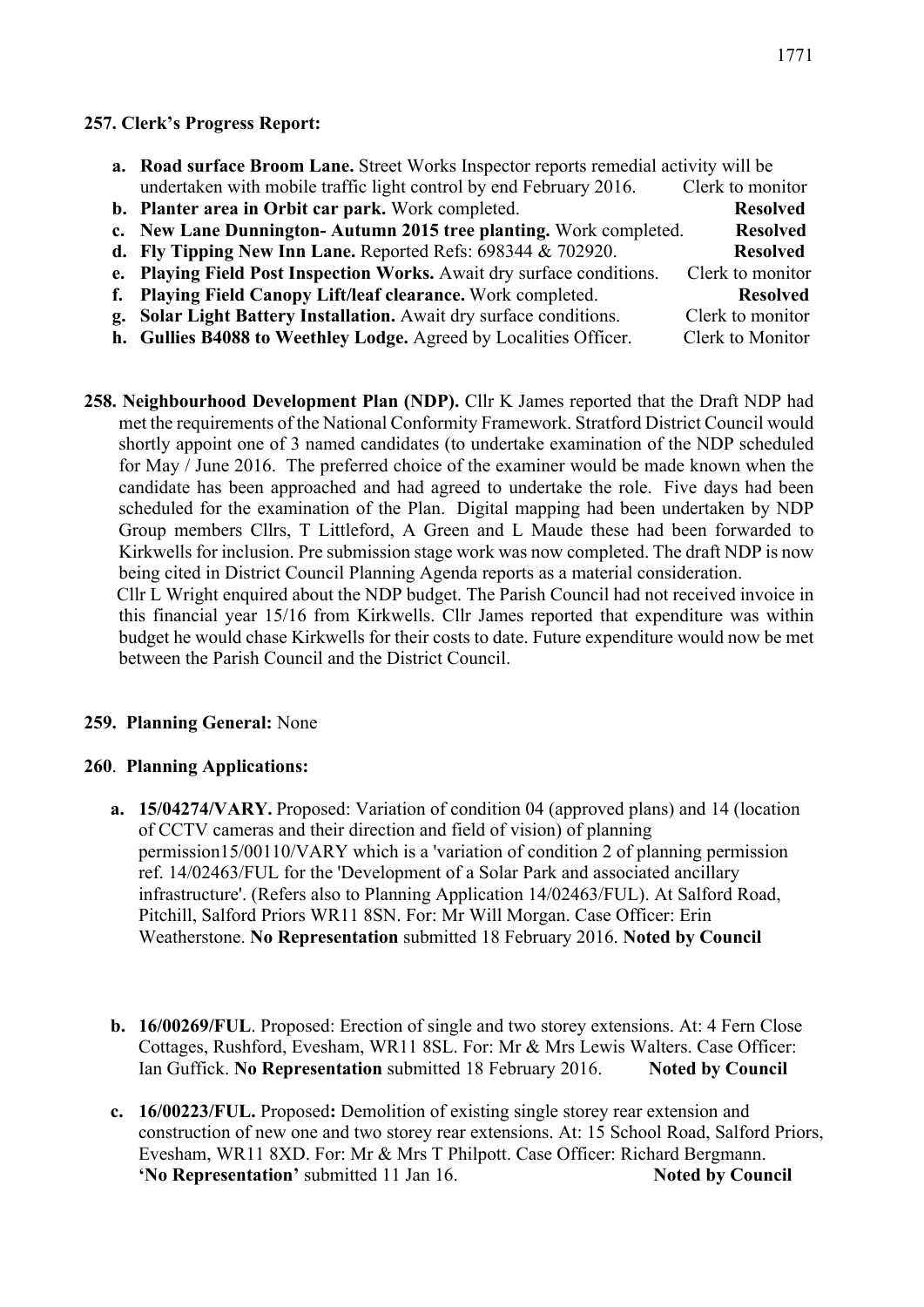**d. 15/03761/FUL.** Erection of a single story extension to the rear of the church to provide meeting room facilities. At: St Matthews Church, Station Road, Salford Priors. For: Mr Peter Penney.

**Council Objection** submitted 17 Dec 15: Salford Priors Parish Council objects strongly to the proposal to erect a single storey extension to the rear of St Matthews Church. Notwithstanding the intention to build at the rear of the church, the extension presents adverse visual impact to this historic listed building. The Council shares the reservations concerning internal re-arrangements outlined earlier by a representative of the Society for Protection of Ancient Buildings and believes that there is no compelling reason for toilet and meeting room facilities to be attached to the church building. It is considered that there is adequate footprint available to provide toilet and meeting room facilities in a separate building subject to identifying the most suitable position for its location.

Cllr K James agreed to represent Salford Priors Parish Council at the Planning Committee (West) meeting on Wednesday 24<sup>th</sup> February 2016. Clerk to book Cllr James' attendance with SDC Planning.

**e. 16/00057/VARY.** Proposed**:** Application for removal of condition 4 of approval S92/0496 to allow the use of the site as a holiday park throughout the year (12 month holiday season. At: Willow Park, Station Road, Salford Priors, Evesham WR11 8UP. For: Broadway Park Homes. Case Officer: David Jeffery.

**Council Objection** submitted 15 February 2016: The Willows Caravan site was originally a caravan holiday park enjoying a secluded riverside setting with fishing rights on the River Arrow. However, with the construction of the A46 (T) trunk road the site became detached from the tranquility of a riverside valley and now adjoins a bypass carrying 10,000s of vehicles in 24 hour period. Its entrance is opposite one of the largest heavy industrial manufacturing units in South Warwickshire employing some 300 employees. The noise level from the A46 (T) would have a significant effect on the quality of life enjoyed by the residents especially during the proposed extension period when there is very little vegetation to deflect traffic noise. Whilst mitigation measures could be controlled through conditions this would be an unreasonable cost to make the site acceptable for a two month extension period. The site is within a defined flood zone – over winter occupation of the caravans increases the risk to occupants unless the owners of the site install caravan flotation units to safeguard against the potential flooding of the site. The site has no on site facilities for its residents i.e. club room, laundry, it does not contribute to the local economy or employment within the area. The site its facilities and the proposed extension would not meet the criteria of NPPF Paragraph 18 – "securing economic growth in order to create jobs. NPPF Paragraph 28 – "the provision and expansion of tourist and visitor facilities in appropriate locations where identified needs are not met by existing facilities in rural service centres''. The Parish currently has a large holiday park set in a tranquil riverside location with wide ranging facilities Club Rooms, Sports Pitches, Licensed Bars less than 3 miles from the application site at Abbots Salford a site with approximate 350 static units on an eleven month occupation license. This Abbots Salford site meets the criteria of the NPPF. A twelve month occupation of the Willows Caravan site with condition for the caravans to only be used as holiday accommodation is not enforceable. The District Council has no monitoring process to ensure compliance.

In summary, the Willows Caravan site is not suitable for 12 month occupation for holiday caravans. Salford Priors Parish Council objects to the extension period for the following reasons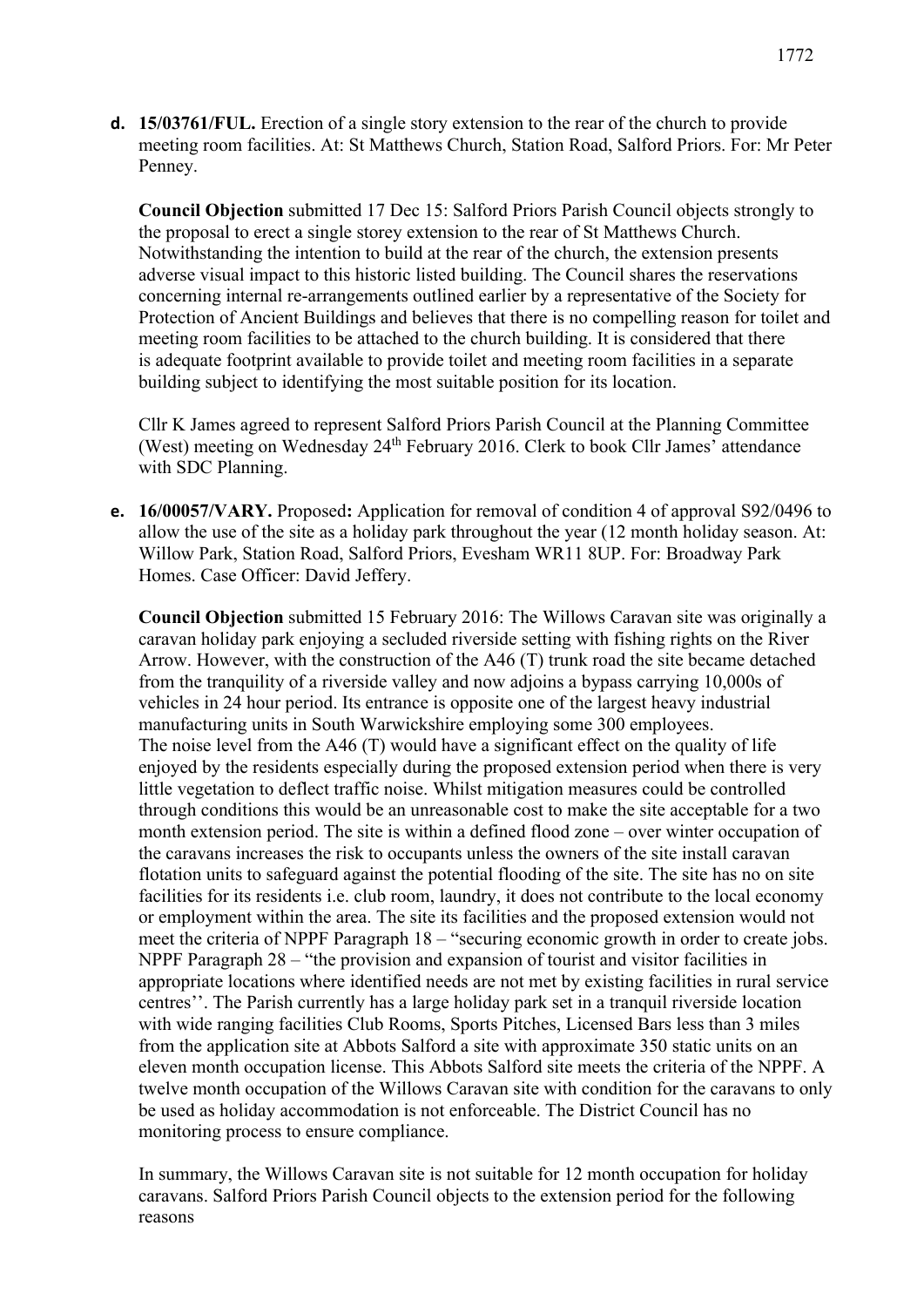- The site is within a defined flood zone Flood Zone 2/3
- Vulnerable Occupancy in winter months
- Noise Exposure Limits
- No benefit to the local economy or local employment
- No clear evidence of socio-economic benefit
- Appeal examples are for larger holiday parks or parks in areas of outstanding natural beauty
- There is no local evidence that the park is over-subscribed or that it has been marketed widely as a tourist holiday destination

Cllr K James agreed to represent Salford Priors Parish Council at the Planning Committee (West) meeting. Clerk to book Cllr James' attendance with SDC Planning on a date to be notified.

#### **Planning Decisions**

- **f. 15/04346/TREE**. Proposed: T1: Conifer: remove. At Periwinkle Cottages, Jack Thomson Croft, Salford Priors. For Mrs Jill-Staples Grantham. **'No objection'** subject to Conditions.  **Noted by Council**
- **g. 15/04012/FUL**. Proposed: Erection of 1 no. dwelling with vehicular access off Ridsdale Close. At: 15 School Avenue, Salford Priors. WR11 8XB. For: Mr D Faulkner. **'Permission with Conditions'.** Noted by Council **Noted** by Council

**261. Enforcement Issues:** None.

#### **262. Playing Field:**

**a.** Monthly Inspection. Inspection carried out on 26<sup>th</sup> January 2016. Litter clearance from hedgerow. No other issues.

**b. ROSPA Annual Inspection.** Clerk inspected U14 area Play Tractor with ex-Wicksteed representative. Potential toggle entrapment areas were identified. Clerk conversation with current Wicksteed representative confirms that the item was acceptable and compliant with regulations at the time of installation circa 10 years ago. No further action. **Resolved**

**c. Playing Field Equipment Upgrade.** Revised quotations had been requested for (single) provision/installation of a MUGA facility by end February 2016 from: HAGS-SMP (Visit Mon 15 Feb); EIBE (Visit Wed 17 Feb); Sovereign (Visit 18 Feb); Wicksteed (By email). Clerk to inform Playing Field Working Group members when revised quotations were received and to arrange a suitable meeting date to evaluate returns.

## **263. Highways:**

**a. Lengthsman Job Progress.** Continue side out School Road footway from the school to Ban Brook Road turn; check and clear any accumulated stones, mud and debris from public footway at entrance to farm drive opposite turning to Orchard Farm/Angus Fruits; Clear out litter, accumulated soil and leaves/debris from 5 Bus Shelters including the wooden bus shelter opposite Queens Head Pub.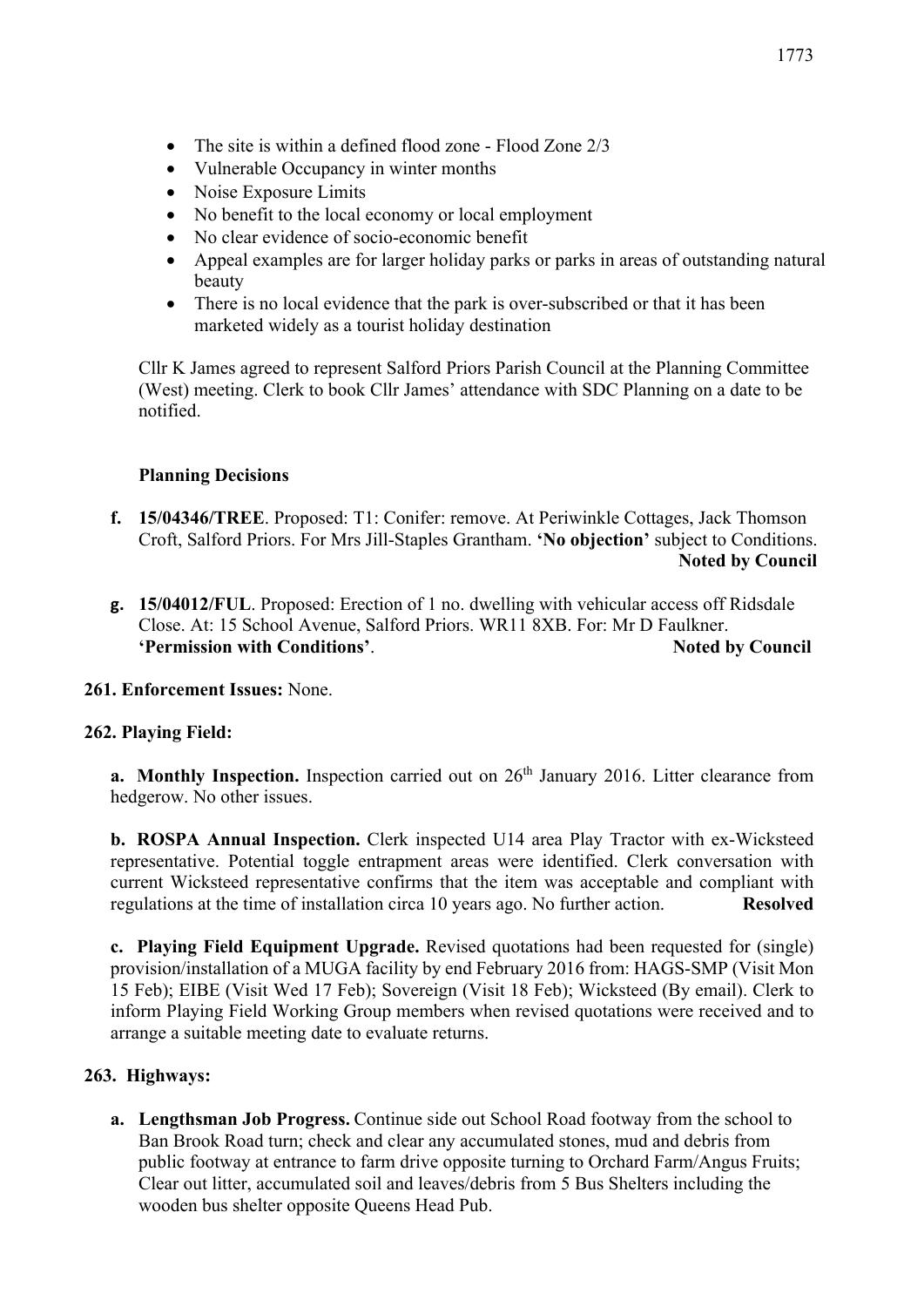- **b. Lengthsman Tasks January into February**. Continue side out School Road footway from the school to Ban Brook Road turn. From Ban Brook Road turn to Bus Shelter, side out/clear growth overhang and debris back kerb stone on hedge side and disperse arisings into bottom of hedge. Junction St Matthews Close/Ridsdale Close, level out damaged verge caused by heavy vehicle.
- **c. Highways (Lighting) on-site visit.** Annette Mackie WCC Highways (Lighting) representative had carried out a site visit to School Avenue, Perkins Close and Ban Brook Road on 2nd February 2016. Cllr J Stedman and the Clerk were in attendance. Annette Mackie agreed to pursue costings of provision and/or replacement/installation of street lighting identified for named areas with Western Power and provide report for the Parish Council. Mercury lamp lights X 3 in Perkins Close were identified as obsolete and would be programmed for replacement by WCC Highways (Lighting) when funds were available. Clerk to provide Western Power MPAN Number and to inform Street Light Working Group members when costings were received to arrange a suitable Working Group meeting date.

#### **264. Amenities:**

**a.** Garden Allotment Plots 4 & 5. The Clerk was to progress written contact with the tenant of Garden Allotment Plots  $4 \& 5$  to ensure removal of accumulated debris and paving slabs from these areas.

#### *Cllr T Littleford left the Meeting Hall.*

**b. Garden Allotment Rent Review.** The Clerk presented figures of actual income and expenditure on Parish Garden Allotments for the Financial Year 2015/16. Expenditure over income amounted to £397.56. This figure included expenditure on 3 items, entrance area fence repair, soil improver and replacement padlock and chains which were not repeat expenditure items. Reduction of expenditure over income was considered necessary. This could be achieved by letting of vacant plots and by increasing current levels of rent which had been held for some time. Proposed by Cllr K James, seconded by Cllr L Wright and agreed by all Councillors that annual rent charges should be increased from £26pa to £30pa with effect from  $1<sup>st</sup>$  May 2016. Concessions of a free first year tenancy for new tenants from this date would be discontinued.

#### *Cllr T Littleford returned to the Meeting Hall.*

- **c. Garden Allotments Demarcation.** A clear demarcation of Parish Council garden allotment areas from adjacent WCC tenancies was required. Clerk to contact the Amenity Contractor to obtain an estimate of costs for provision/installation of sufficient posts and wire to mark the separation of Parish Council and WCC areas.
- **d. Amenity Contract Working Group.** An Amenity Contract Working Group meeting arranged for Thursday 14<sup>th</sup> April 2016 at 9.00am had not been notified to all group members. Rearrangement of a meeting date would include all members.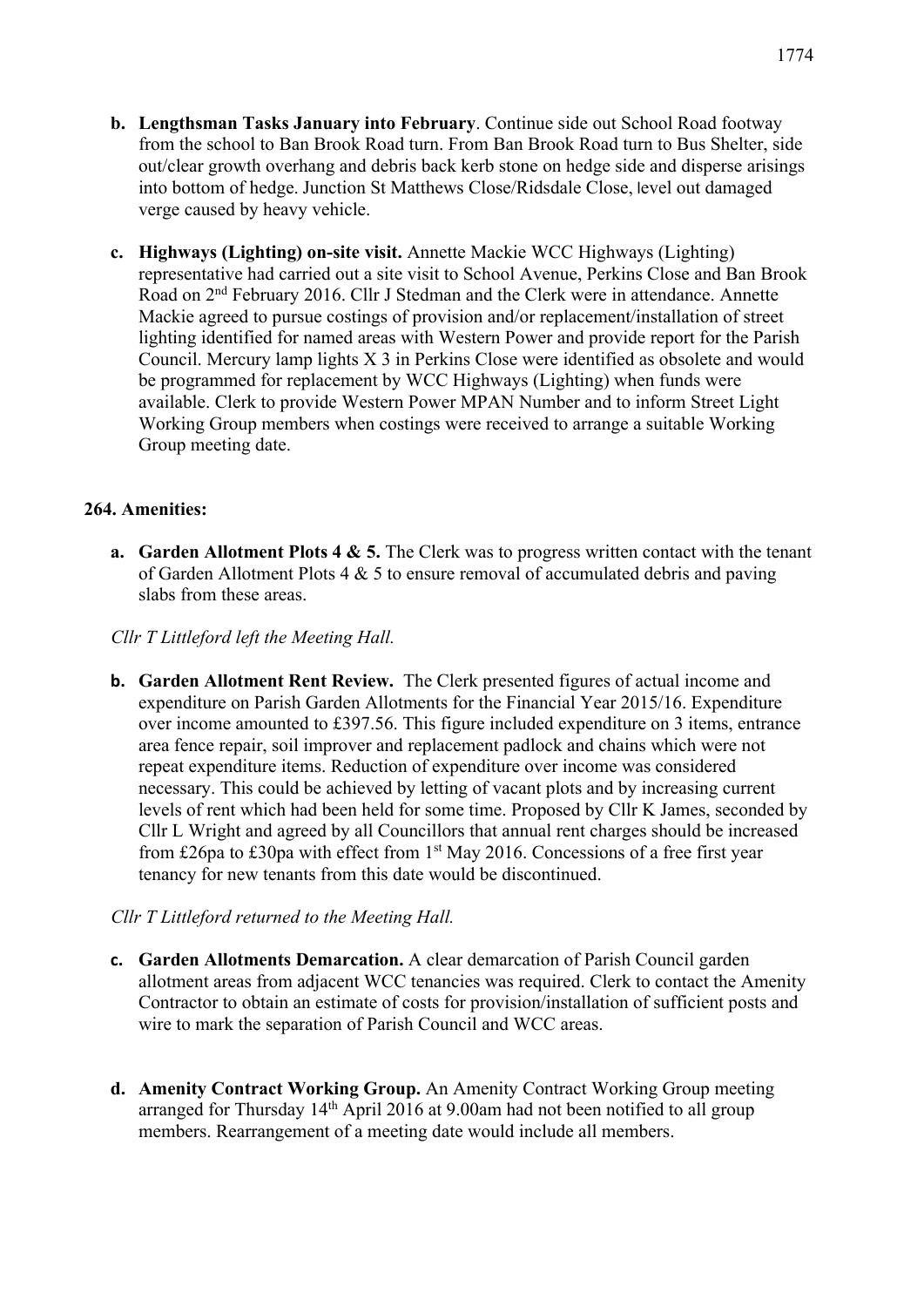**a. The Queen – 90th Birthday Celebrations.** The Chairman reported a meeting of Working Group arranging this event was held on Monday 1<sup>st</sup> February 2016. Arrangements agreed at this meeting included:

- A member of the Church will open the Celebration Day
- Youth Club, Guides and Brownies have all agreed to run stalls or games
- Cupcakes Café will be running refreshment facilities from the TOPS Building. Hillers Farm Shop has agreed to provide the cakes at half price
- Raffle tickets are in print.1<sup>St</sup> Prize will be £100 cash and  $2<sup>nd</sup>$  prize £50.00 cash
- The Primary School has agreed to arrange a non-school uniform day to collect prizes for the Tombola. Additionally, they hope to organize children to do some singing related to the day
- An A5 leaflet advertising the event is being distributed around the parish in February. Other notices will appear on the Community website and in the Parish Council Newsletter in March.

The organizing Working Group are keen to encourage extra volunteers to help out with the Celebration Event. The next meeting of the Working Group will be held in the Eddie Clark Suite on Monday 14<sup>th</sup> March at 7.30pm.

**b. Communication Development Group.** Cllr L Maude reported that the transfer of salfordpriors.gov.uk domain from its current domain holder to names.co.uk had been completed. Email provision currently remained with Webculture. To remove Email provision from Webculture required a 2 stage process: Firstly to remove incoming mail and, secondly, to price and provide an outgoing mail server. Up to 1000 emails would be free of charge. Facility for 2000 emails will cost £30pa. Cllr L Maude agreed to continue the process of transfer. A proposal from Cllr J Stedman to delegate routine oversight of domain activity to the Clerk was seconded by Cllr K James and agreed by all Councillors.

## **266. Rights of Way:**

**a.** Cllr D Penn advised the Council that during the preceding period he had not received report of difficulty concerning Rights of Way. Cllr L Wright enquired about progress of kissing gate installation at the entrance to AL15 leading from Tothall Lane Dunnington. Clerk to contact Ragley Estates Home Farm Manager to determine arrangements.

#### **267. Matters raised by Councillors:**

- **a.** Cllr L Wright reported incidence of mud and debris being deposited from transiting CEMEX lorries on the B4088 between Iron Cross and Dunnington Crossroads. Clerk to contact the WCC Localities Officer to request mechanical sweeper clearance of this route.
- **b.** Cllr D Penn reported continuing problems with a poorly fitted National Grid Manhole cover on the B4088 some 100m from the crossroads at Iron Cross on the Alcester approach side. Clerk to contact the WCC Localities Officer and the Street Works Inspector to resolve the problem.
- **c.** Cllr A Green explained that he had very recently undergone Speed Awareness training. He remarked that, currently, only 3 persons were trained. The Chairman advised that call for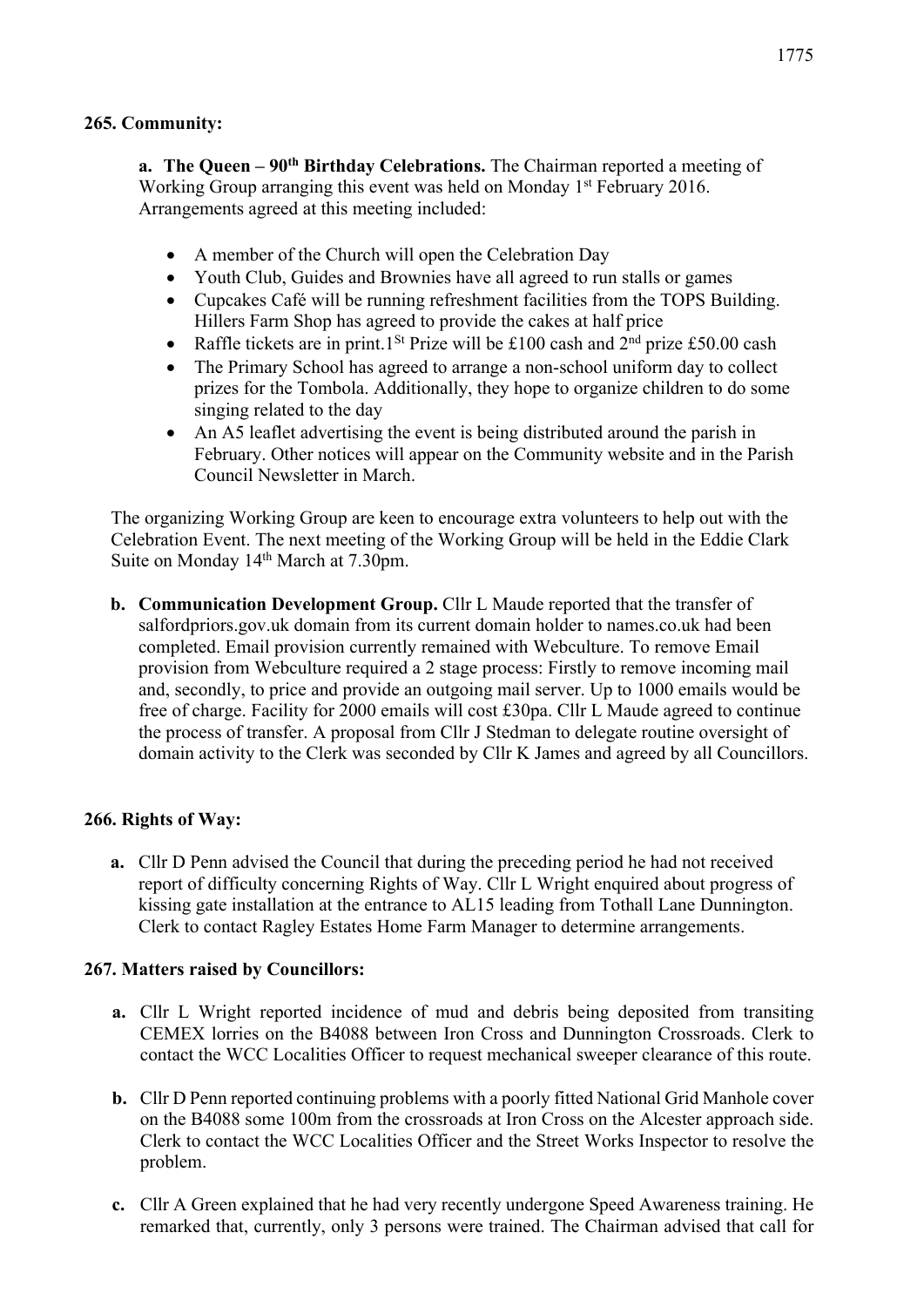further volunteers could go out to members of the public. Training arrangements were being orchestrated by District Councillor Mark Cargill.

## **268. Consideration of Correspondence Received**

- **a. Ground Lease renewal document TOPS Building**. The Clerk informed Council Members that he had received from WCC (Estates) a Ground Lease renewal document for the TOPS Building. Acceptance of the Conditions indicated for a 5 (five) year renewal of the protected ground lease had been agreed by Council members at the Parish Council meeting held in January 2016. The formal document now received required 2 authorising signatures. Cllrs J Stedman and L Wright agreed to sign the document. Clerk to return the signed renewal document to WCC Estates.
- **b. Email correspondence received from SPAGE (Salford Priors Against Gravel Extraction).** This item had been brought forward for discussion to follow the Open Forum reported at Minute 222 above. Council members debated the question of communication with the SPAGE Group in terms of communication benefit, its efficacy and legality The Minerals Plan consultation period was now closed and immediate responses were considered premature. There was expression of support for communication in Open Forum situations. This met the need of transparency for all parishioners when dealing with Mineral Plan issues and also the need to avoid contravention of Councillors Code of Conduct. Proposed by Cllr K James, seconded by Cllr T Littleford and agreed by all Councillors that the SPAGE Group should have the opportunity during the Open Forum of Parish Council Meetings to raise matters concerning WCC Minerals Plan proposals and any other related matters of concern. It would be helpful if issues could be identified with the Clerk in advance of meetings.
- **c. Email Enquiries Concerning Salford Priors Site 7 and Marsh Farm Quarry.** Questions raised in this email enquiry are addressed within the Q & A section shown in Appendix B.
- **d. Councillor/Clerk attendance at WALC Annual Briefing Day 2016.** Councillors noted the content of the WALC Annual Day 2016.
- **e. Correspondence received from the Shakespeare Hospice.** The Chairman remarked that the Shakespeare Hospice organization might wish to be involved in running a stall at HM The Queen's 90<sup>th</sup> Birthday Celebration. A donation of £50.00 to the Shakespeare Hospice was proposed by Cllr K James, seconded by Cllr L Wright and agreed by all Councillors. Clerk to include on list of authorized payments.

# **269. Correspondence for Information only.**

## **270. Correspondence for Information.**

- **a.** WCC Advisory Publication Neighbourhood Development Planning for Health
- **b.** Letter of thanks for Donation Stratford upon Avon & District Citizens Advice
- **c.** E-mail correspondence from Mr & Mrs E Betteridge thanking Mr Donald Penn for work undertaken in clearing verge grips in the lane towards Cock Bevington. Clerk to write to Mr Donald Penn thanking him for his valued work.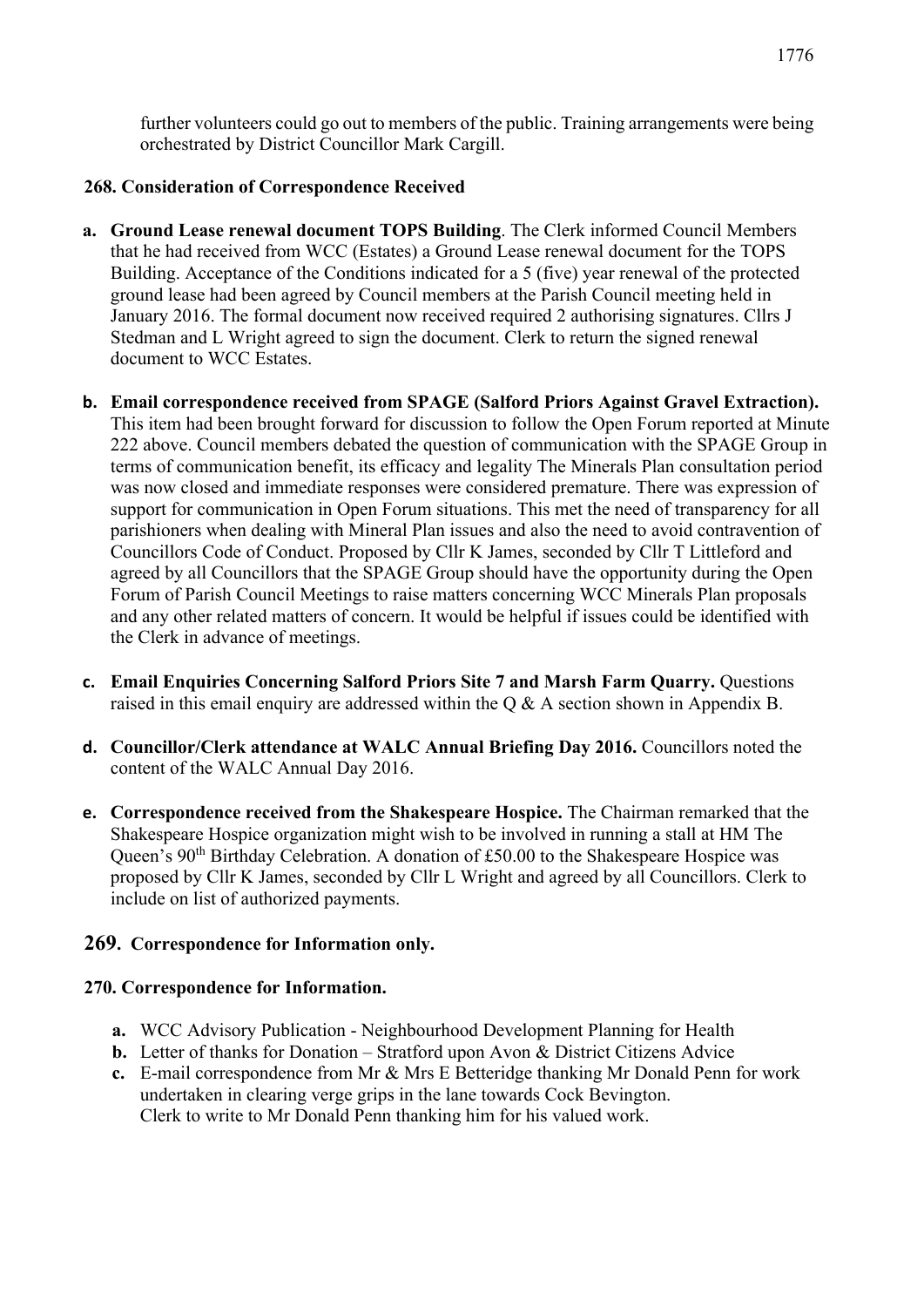## **271. Finance:**

## **General:**

- **a. Lloyds Bank Correspondence - Changes to Business Account**. The Clerk provided copy of Lloyds correspondence relating to gross payment of credit interest with effect from 6 April 2016 and phasing out of immediate cheque clearance between 15 April and 31 May 2016. Clerk to investigate circumstances of Council payments by BACS.
- **b. HMRC Response to PAYE.** No further response had been received from HMRC Dispute Team concerning their Letter dated 4<sup>th</sup> December 2015 re' PAYE underpayment FY 2013/14

## **Payments**

- **a.** The council gave consideration and approval of the payments listed in Appendix A. Proposed by Cllr T Littleford, seconded by Cllr P Dare and agreed by all Councillors.
- **b.** It was agreed that Cllrs K James and L Wright would sign cheques for payments listed in Appendix A (Minute 274).

The Council noted the Lloyds Bank Deposit Account balance and Current Account balance reconciled with the Lloyds Bank Current Account statement Number 21 and Deposit Account Statement 3 issued 1<sup>st</sup> February 2016.

| Lloyds Deposit Account: £50,004.25 |            |
|------------------------------------|------------|
| Lloyds Current Account             | £37,241.62 |
| <b>Total Fund Balance</b>          | £87,245.87 |

## **272. Date of Next Meeting:**

**a.** Council confirmed the date of the next Ordinary Parish Council Meeting on Wednesday 16th March 2016 at 7.00pm in The Memorial Hall Salford Priors.

## **273. Closure of Meeting:**

The Chairman closed the meeting at 21.00 hrs.

Chairman: <u>Date:</u>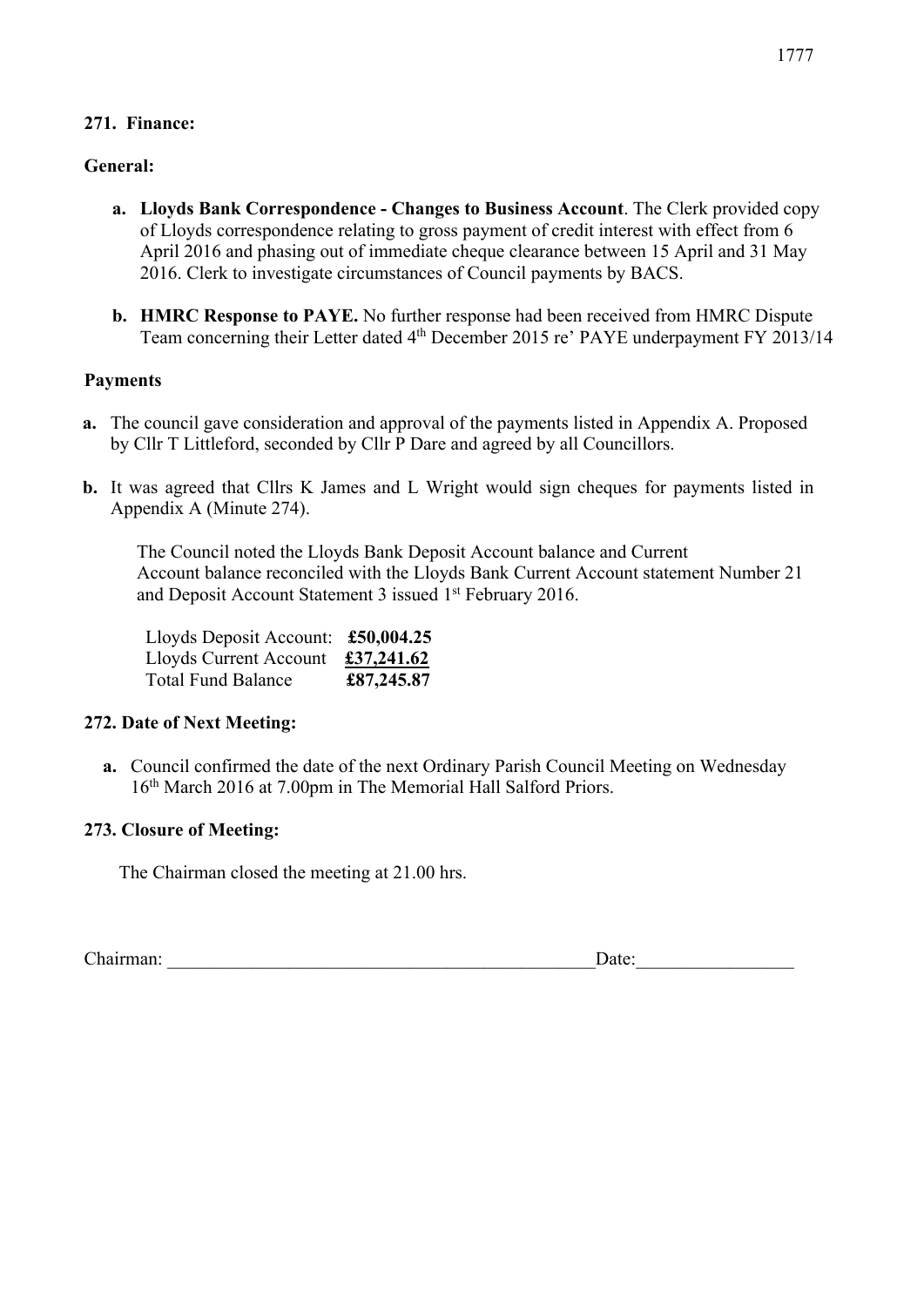| 274           | <b>Payments Authorised</b> | Appendix A                     |                |            |
|---------------|----------------------------|--------------------------------|----------------|------------|
| <b>Cheque</b> |                            |                                | <b>Gross</b>   | <b>Net</b> |
| <b>Number</b> | Payee                      | <b>Details</b>                 | <b>Payment</b> | Payme      |
| DD            | <b>EDF</b> Energy          | <b>TOPS Electricity</b>        | 39.00          | 39.        |
| 181           | P D Long                   | <b>Streetlight Maintenance</b> | 136.80         | 114.       |
| 181           | P D Long                   | <b>Streetlight Maintenance</b> | 55.20          | 46.        |
| 1 Q J         | Data's Handyman Carvings   | Dlaving Field Ingnostion       | 10.00          | $10^{-7}$  |

| Number                | Payee                             | <b>Details</b>                    | Payment  | Payment  |
|-----------------------|-----------------------------------|-----------------------------------|----------|----------|
| <b>DD</b>             | <b>EDF</b> Energy                 | <b>TOPS Electricity</b>           | 39.00    | 39.00    |
| 181                   | P D Long                          | <b>Streetlight Maintenance</b>    | 136.80   | 114.00   |
| 181                   | P D Long                          | <b>Streetlight Maintenance</b>    | 55.20    | 46.00    |
| 182                   | Pete's Handyman Services          | Playing Field Inspection          | 10.00    | 10.00    |
| <b>DD</b>             | CF Corporation                    | P'Copier February Rent            | 42.00    | 35.00    |
| 183                   | Limebridge RS                     | Amenity contract                  | 396.00   | 330.00   |
| <b>DD</b>             | Lloyds Bank                       | Bank Charges to 9 Jan             | 11.70    | 11.70    |
| 184                   | Paul Mills                        | <b>Clerks Salary and Expenses</b> | ***      | ***      |
| 185                   | <b>Digital Copier Systems</b>     | Parish Office Printing            | 32.58    | 27.15    |
| 186                   | <b>Stratford District Council</b> | Temporary Event Licence           | 21.00    | 21.00    |
| 187                   | <b>Westhill Direct</b>            | Office Supplies                   | 13.20    | 11.00    |
| 188                   | Terry Hunt                        | Lengthsman                        | 73.50    | 73.50    |
| $\pmb{\theta}$        | $\boldsymbol{0}$                  | $\boldsymbol{0}$                  | 0.00     | 0.00     |
| $\boldsymbol{\theta}$ | $\boldsymbol{0}$                  | $\boldsymbol{0}$                  | 0.00     | 0.00     |
| 0                     | $\boldsymbol{0}$                  | $\boldsymbol{0}$                  | 0.00     | 0.00     |
| 0                     | $\boldsymbol{0}$                  | $\boldsymbol{0}$                  | 0.00     | 0.00     |
| 0                     | $\boldsymbol{0}$                  | $\boldsymbol{0}$                  | 0.00     | 0.00     |
| 0                     | $\boldsymbol{0}$                  | $\boldsymbol{0}$                  | 0.00     | 0.00     |
| $\boldsymbol{\theta}$ | $\boldsymbol{0}$                  | $\boldsymbol{0}$                  | 0.00     | 0.00     |
| $\boldsymbol{0}$      | $\overline{0}$                    | $\overline{0}$                    | 1,538.95 | 1,426.32 |
|                       | Jean & Gill Knight                | 42398                             | 15.00    |          |
|                       | Mr P Clarke                       | 42402                             | 50.00    |          |
|                       | $\boldsymbol{0}$                  | $\boldsymbol{0}$                  | 0.00     |          |
|                       | $\boldsymbol{0}$                  | $\mathbf{0}$                      | 0.00     |          |
|                       | $\boldsymbol{0}$                  | $\boldsymbol{0}$                  | 0.00     |          |
|                       | $\boldsymbol{0}$                  | $\boldsymbol{0}$                  | 0.00     |          |
|                       | $\boldsymbol{0}$                  | $\theta$                          | 0.00     |          |
|                       | $\boldsymbol{0}$                  | $\boldsymbol{0}$                  | 0.00     |          |
|                       | $\boldsymbol{0}$                  | $\boldsymbol{0}$                  | 0.00     |          |
|                       | $\boldsymbol{0}$                  | $\boldsymbol{0}$                  | 0.00     |          |
|                       | $\boldsymbol{0}$                  | <b>Total Receipts</b>             | 65.00    |          |
|                       |                                   |                                   |          |          |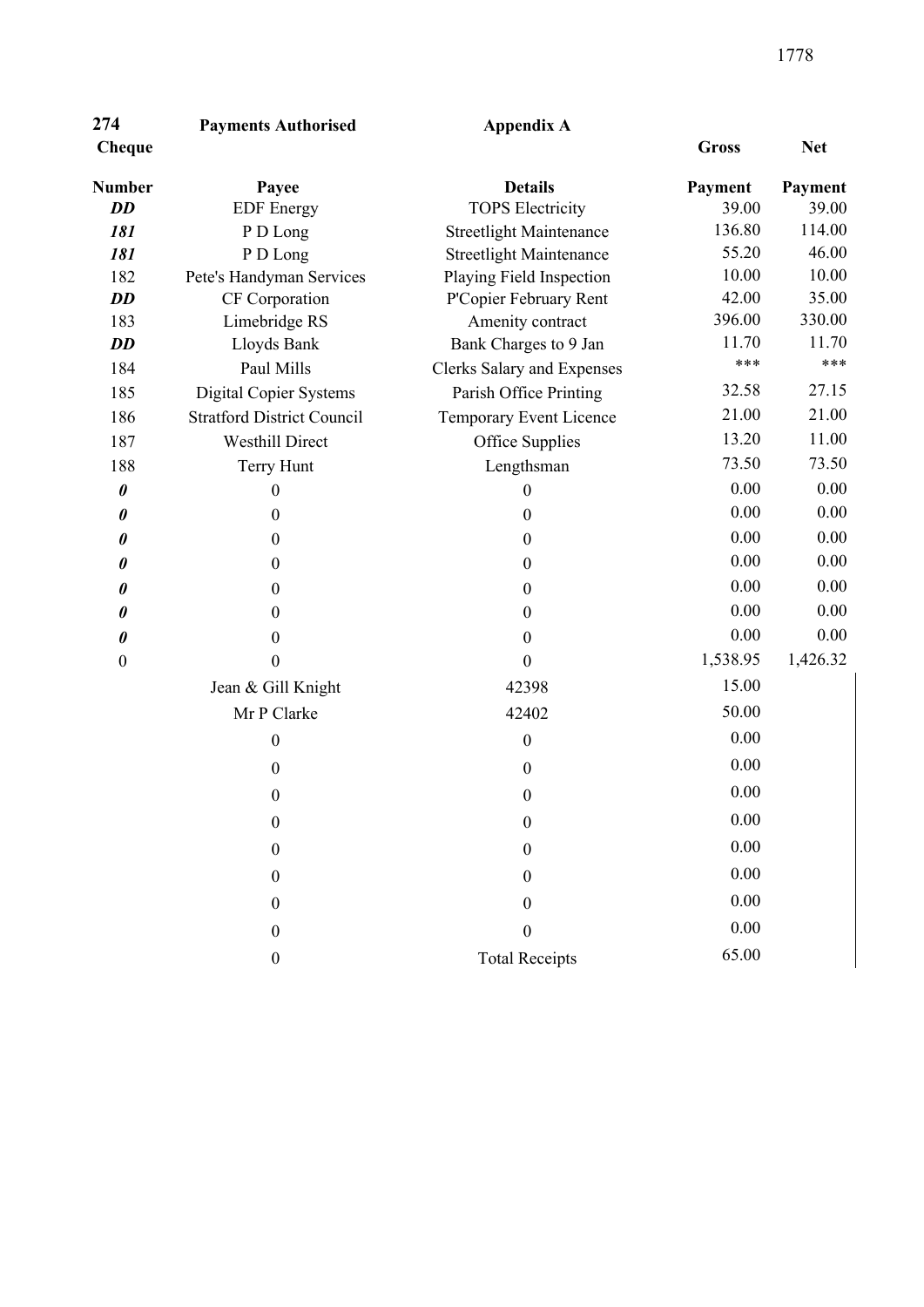## **275. APPENDIX B. Series of Questions and Answers (Not verbatim):**

Q. SPAGE have sought, without response, WCC indication of results from trial pits carried out in the area of Lower Farm. Would the Parish Council consider undertaking enquiry about exploration trials to inform results?

Q. Noted in the Parish Council Statement of Objection that an ecological survey was being actively considered. Would these results be shared? SPAGE estimate of cost was in region of £1,200.

*A. WCC are not obligated to share trial survey results (See later County Cllr comment). Ecological, and any traffic survey results obtained would be shared. As an indicator of costs, an earlier Berry Coppice ecological survey cost in excess of £3,000.*

Q. What was the likely timescale of Commission enquiry results concerning the WCC Minerals Plan?

*A. This would depend on the frequency of attention to the subject which would be subject to review/consultation timetable protocols. (See later Q & A Below).*

Q. Comment on the important need to exclude Salford Priors Site 7 from the WCC Minerals Plan, remarking it was not too late to influence its removal.

*A. Commented that Salford Priors Site 7 was currently a DRAFT inclusion*

*A. Re' earlier Ecological Survey question; in the light of previous experience, questioned the value of ecological survey as a means of preventing planning application. Questioned whether good value would be gained from undertaking an ecological survey.*

Q. Commented that the subject of ecological survey would remain a concern in strengthening arguments put forward. Regarding Salford Priors Site 7, it would be better for everyone that the site was excluded from the Minerals Plan. What was the Parish Council's next move?

*A. Firstly, to clarify the planning situation. The WCC consultation period has now closed. Information/comments received will be assessed resulting in a post assessment report forwarded to the Director of Planning and subsequently to the Cabinet. The Cabinet would determine if inclusion of Salford Priors Site 7 is endorsed. The next stage of referral will be to the Secretary of State leading to examination in public. New evidence can be introduced at that point prompting further consideration by WCC or indication that inclusion of Site 7 does not comply with National objectives. It would be premature to undertake an ecological and traffic survey at the present time. The Parish Council's strategy will be to respond appropriately according to the way the process is going. Further comment: In the event that a Planning Application for Site 7 is received in the immediate future that would prompt a different response. There would be a statutory13 week consultation process with Stratford on Avon District Council requiring Parish Council submission and subsequent negotiation with WCC. We would need to consider evidence in these circumstances and progress one step at a time.*

*A. Referred to comments received from Mark Ryder (Head of Economic Growth WCC).* A *large number of representations from statutory bodies and organizations as well as from local residents have been made on the draft Plan. It will take time to process these*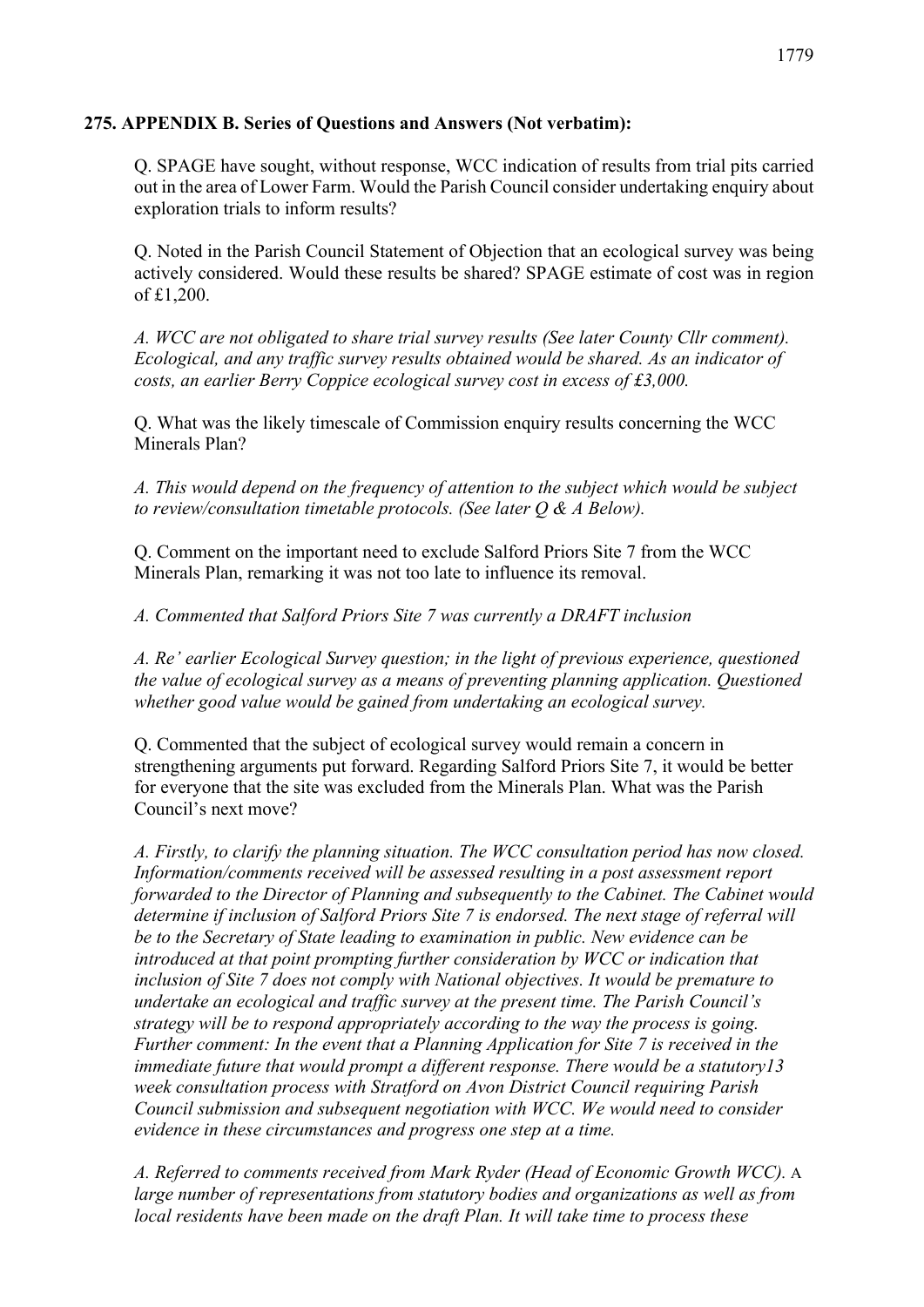*comments and to formulate responses. Subsequently, there will be need to amend or change the various documents produced and create some new documents specified by the government. It is anticipated that this could take 6-9 months to complete. When this work is finished it will have to be presented to Councillors for approval at Cabinet to move to the next stage. At this time it will be possible to see the Council's responses to representations. The next stage of the plan is to decide on what the final draft plan will look like. This is called the publication stage and this will have to be consulted on for a period of 6 weeks. The emphasis here is checking to see if the plan is sound, legally compliant and positively prepared. Following that round of consultation it will be necessary to decide whether to change the plan again before sending it to the Government for an Examination in Public to be run by an independent inspector. The inspector will report back to the Council with any final modifications before the plan is adopted. This may not be until the end of 2017.Given the various stages outlined it is currently too early to anticipate committee dates. Any developments on the plan will be posted on the Minerals Plan web page.*

*A.Commented on the earlier question about trial pit survey results. This information is confidential and commercially sensitive. It falls outside the Freedom of Information Act but is already partly available within the draft Minerals Plan Publication.*

Q. Commented that SPAGE would continue to prepare relevant information and would meet at intervals to evaluate progress.

Q. Commented on current Marsh Farm Quarry restoration progress and increased frequency of HGV tipper lorry transit on the B4088. At a Marsh Farm Liaison Group meeting held in September 2015, a CEMEX representative reported that 70 cu tons of material were needed to complete the infill requirement. How much of that total now remained? When Marsh Farm is reinstated, will the haulage road remain in situ?

*A. CEMEX operational progress is reported directly to the WCC Minerals Officer on his formal inspection undertaken at intervals during the year and is next due in May 2016. Commercially sensitive information is not reported to the Parish Council. When Marsh Farm is reinstated the site will revert to agricultural use. Subject to variation of planning decision, it is understood that Ragley Estates wish to retain the haulage roads to facilitate transit of heavy farm vehicle traffic. This will have the advantage of avoidance of heavy farm vehicles transiting through residential areas in Dunnington.* 

*A. Informed that he fulfilled the post of Chairman of Marsh Farm Quarry Liaison Group. The Liaison Group operated under the auspices of the Secretary of State and was not affiliated to the Parish Council. An annual meeting was convened to monitor compliance with planning conditions. The group has remit to enforce compliance. The Liaison Group Chairman provides the Parish Council with a summary report of progress, the last being included in the Minutes of an Ordinary Council Meeting held on 16th September 2015. Any concerns about Marsh Farm Quarry activities should be brought to the attention of the Clerk who will bring matters to the attention of the Liaison Group.*

*A. Had been acting Chairman for the September 2015 Liaison Group meeting. Commented that an outline of progress and reasons behind delays to restoration were indicated in the Minutes previously referred to.*

Q. Enquiry about the nature of the CEMEX experience of mineral extraction at Marsh Farm.